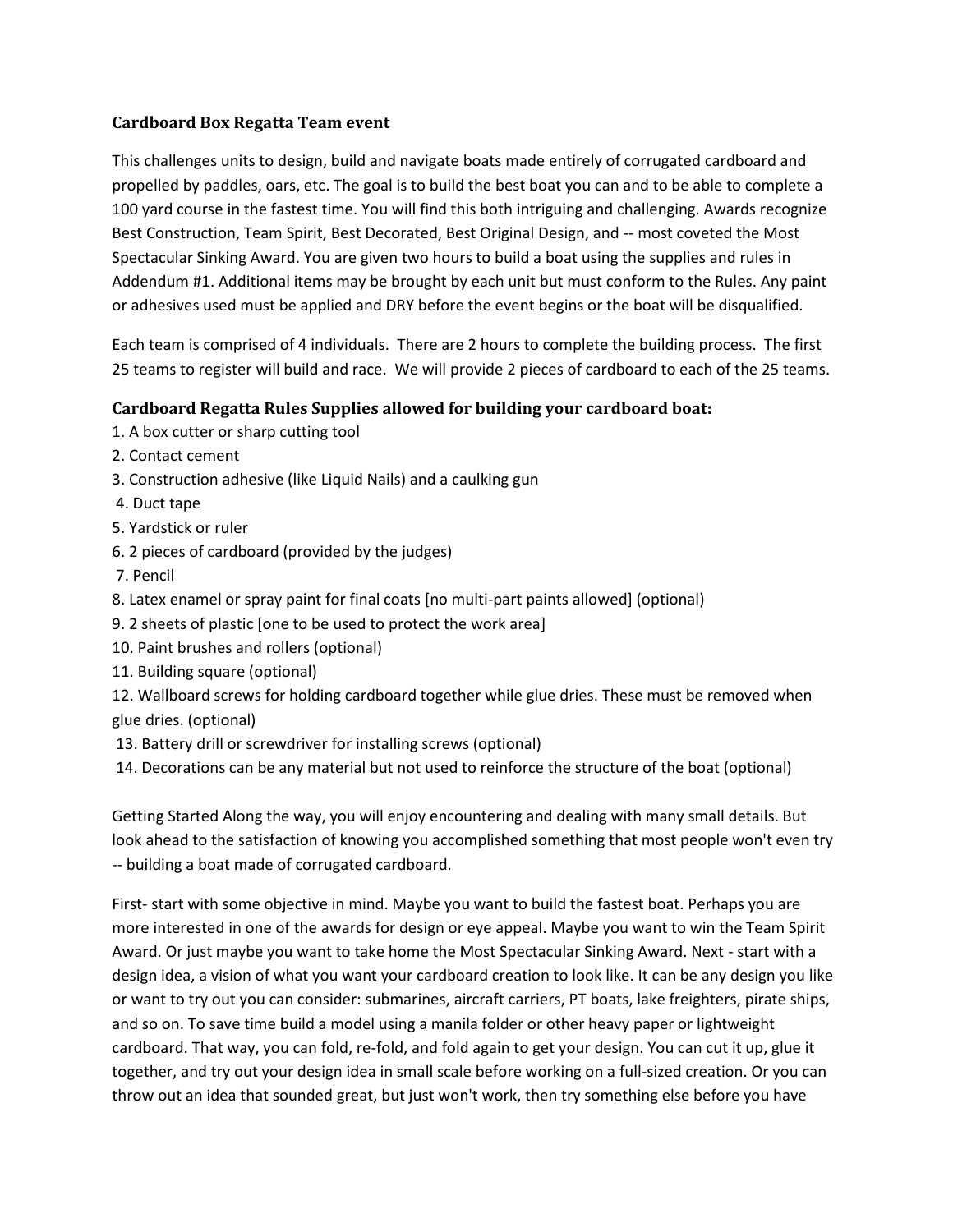wasted any cardboard. How about a little science? If you want, you can toss in a little physics or other sciences. Maybe you will choose to calculate the displacement of your design idea so that you will have some certainty about the buoyancy of your design. Here's the basic number: a cubic foot of water weighs about 62 pounds. That means that a 180-pound man will float in a boat that is 1 foot by 1 foot by 3 feet - of course, that could be a bit uncomfortable! But at least you would know just how much boat you will need for you (and your crew) so you don't overdesign it and add unnecessary weight. 61 Version 2016.2 – 10.27 Creative problem-solving is the name of the game. Whether you get your creative insights from methodical effort or from wide-ranging trail-and-error, building a cardboard boat, will be both fun and challenging. There are no plans, no pre-set designs, and no step-by-step instructions here. No recipe cards, no fill-in-the-blank formats. The first ingredient in cardboard boat-building is creativity. The second important ingredient is problem-solving

Handling cardboard - you will find it easier and more fun if you keep in mind a few tips. 1. You can have strength and still keep your boat light if you laminate layers of cardboard. In fact, try placing one layer so that the corrugations run in one direction, then placing the second layer so that the corrugations run at a 90- degree angle to the first layer. 2. To fold cardboard across the corrugations, consider scoring the line of the fold with the butt end of your utility knife. 3. Don't step on your cardboard! If you break the corrugations - well, think about it. 4. To keep your cardboard dry, don't forget to seal the edges with duct tape. If water gets into your corrugations, you can have great fun watching it get drawn through the corrugation just like in a drinking straw. That may be okay when you have time to do something about it, but if you see this happen in the middle of a race. Here's a bunch of other items to think about.  $\bullet$  A flat bottom is recommended. A V-shaped bottom is likely to tip over unless the V is very gentle.  $\bullet$ The lowest center of gravity is the most stable; kneeling or standing will cause you to tip over.  $\bullet$  Longer boats go faster, but they are harder to turn.  $\bullet$  Boats shorter than 3 feet are difficult to steer.  $\bullet$  For height, allow about 18 inches for you to sit and paddle effectively without the edge of your boat blocking your arms. • For width, figure about 18 inches for a kayak, about 23-24 inches for a canoe. Figure about 30 inches maximum for 1 person, 48 inches for two people. • Duct tape shrinks when it is painted. Some of the fun is in the discovery. So that's it for tips. Now go for it! Keep in mind the other lessons you learn along the way. That will make building your next boat just that much easier.

"The Rules" for this event are primarily for safety: participants have to wear PFDs (lifejackets) while in the boat. There are some requirements regarding the use of certain substances and materials for boat construction. But the great part about the event is that there is really no one way to build a cardboard boat, so the rules don't limit the creativity of participants. But other than those, people are encouraged no, expected - to be creative.

General Rules 1. Only corrugated cardboard will be used. It must not be bonded to any other material such as vinyl. Non-corrugated material may not be used. No solid cardboard and no carpet roll tubes may be used, except for decorations. 2. Wood, metal, Styrofoam, or other materials that would aid in flotation or make the hull rigid are prohibited, but may be used for decoration. This restriction applies to the keel, transom, ribs, hull, etc. 3. Hulls may be painted with any "one-part" paint. No epoxy glues, fiberglass resins or "multi-part" varnishes or paints may be used. Hulls may not be "wrapped" in plastic,